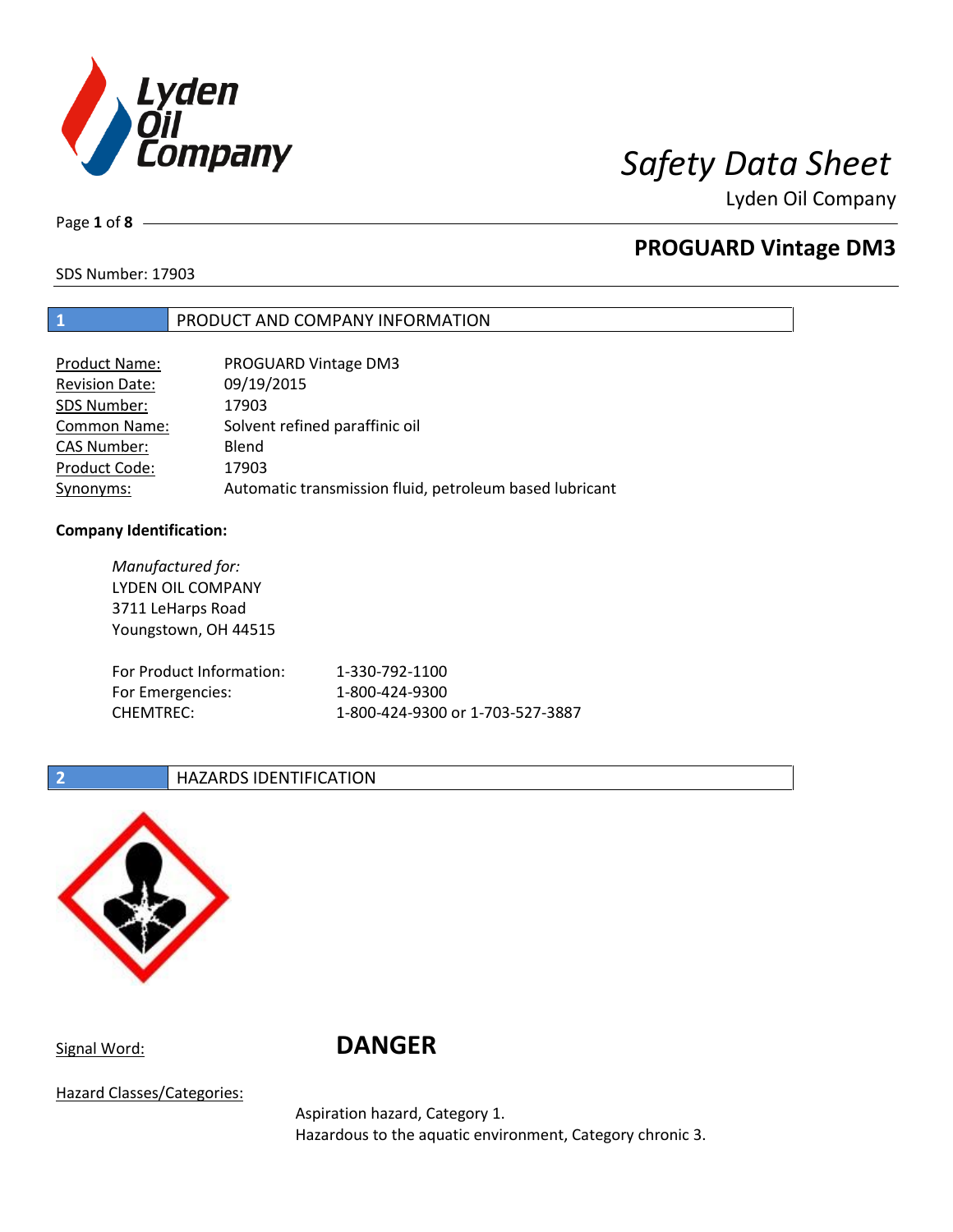

| Page 2 of 8              |                                                                       |
|--------------------------|-----------------------------------------------------------------------|
|                          | <b>PROGUARD Vintage DM3</b>                                           |
| <b>SDS Number: 17903</b> |                                                                       |
| Hazard Statement(s):     |                                                                       |
|                          | H304: May be fatal if swallowed and enters airways.                   |
|                          | H412: Harmful to aquatic life with long-lasting effects.              |
| Precaution Statement(s): |                                                                       |
|                          | P101: If medical advice is needed, have product container or label at |
|                          | hand.                                                                 |
|                          | P102: Keep out of reach of children.                                  |
|                          | P103: Read label before use.                                          |
|                          | P301+310: IF SWALLOWED: Immediately call a POISON                     |
|                          | CENTER/doctor.                                                        |
|                          | P331: Do NOT induce vomiting.                                         |
|                          | P273: Avoid release to the environment.                               |
|                          |                                                                       |

Other Hazard Statement(s):

Repeated exposure may cause skin dryness or cracking.

**3** COMPOSITION / INFORMATION ON INGREDIENTS

Ingredients:

*Mixture of the substances listed below with nonhazardous additions.*

| <b>Chemical Name</b>                                      | <b>CAS Number</b> | Percentage |
|-----------------------------------------------------------|-------------------|------------|
| Distillates (petroleum), solvent-dewaxed heavy paraffinic | 64742-65-0        | >90        |
| Mineral Oil                                               | Mixture           | $<$ 5      |
| Methacrylate copolymer                                    | Proprietary       | <2         |

*\*Any concentration shown as a range is to protect confidentiality or is due to batch variation.*

|--|

Description of First Aid Measures:

Inhalation:

If symptoms develop, move victim to fresh air. If symptoms persist, obtain medical attention.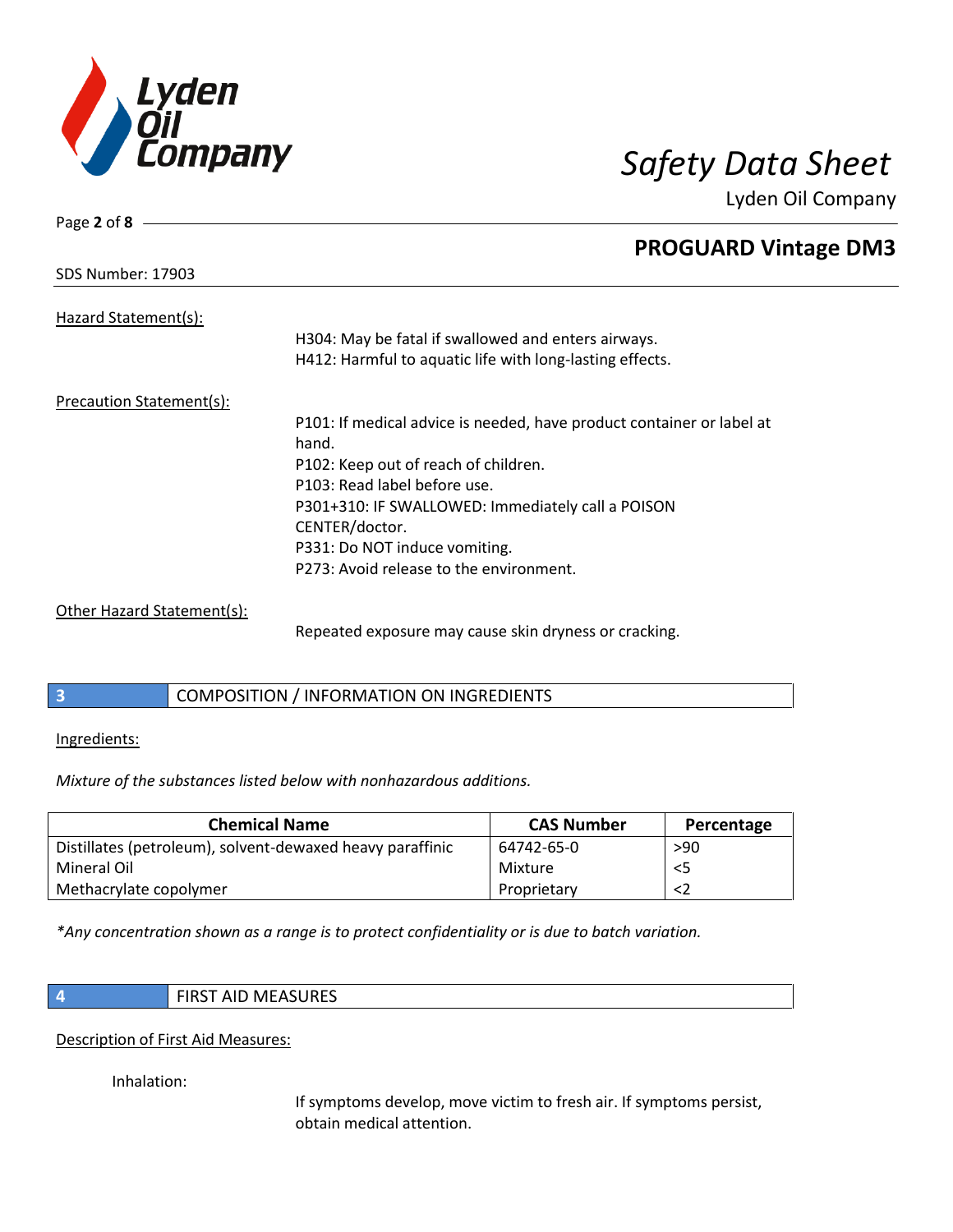

| Page $3$ of $8$ -                             |                        |                                                                                                                                                                                                   |
|-----------------------------------------------|------------------------|---------------------------------------------------------------------------------------------------------------------------------------------------------------------------------------------------|
| <b>SDS Number: 17903</b>                      |                        | <b>PROGUARD Vintage DM3</b>                                                                                                                                                                       |
| Skin Contact:                                 |                        | Wash with soap and water. Remove contaminated clothing and wash                                                                                                                                   |
|                                               |                        | before reuse. Get medical attention if needed.                                                                                                                                                    |
| Eye Contact:                                  |                        | Rinse opened eye for several minutes under running water. If<br>symptoms persist, consult medical attention.                                                                                      |
| Ingestion:                                    | attention.             | Rinse mouth with water. If symptoms develop, obtain medical                                                                                                                                       |
| Symptoms and Effects, both acute and delayed: |                        | No further relevent data available.                                                                                                                                                               |
| <b>Recommended Actions:</b>                   |                        | Treat symptomatically. Call a doctor or poison<br>control center for guidance.                                                                                                                    |
| 5                                             | FIRE FIGHTING MEASURES |                                                                                                                                                                                                   |
| Recommended Fire-Extinguishing Equipment:     |                        | Use dry powder, foam, or carbon dioxide fire<br>extinguishers. Water may be ineffective in fighting<br>an oil fire unless used by experienced fire fighters.                                      |
| Possible Hazards During a Fire:               |                        | Hazardous combustion products may include: A<br>complex mixture of airborne solid and liquid<br>particulates and gases (smoke). Carbon monoxide.<br>Unidentified organic and inorganic compounds. |
| Recommendations to Firefighters:              |                        | Proper protective equipment including breathing<br>apparatus.                                                                                                                                     |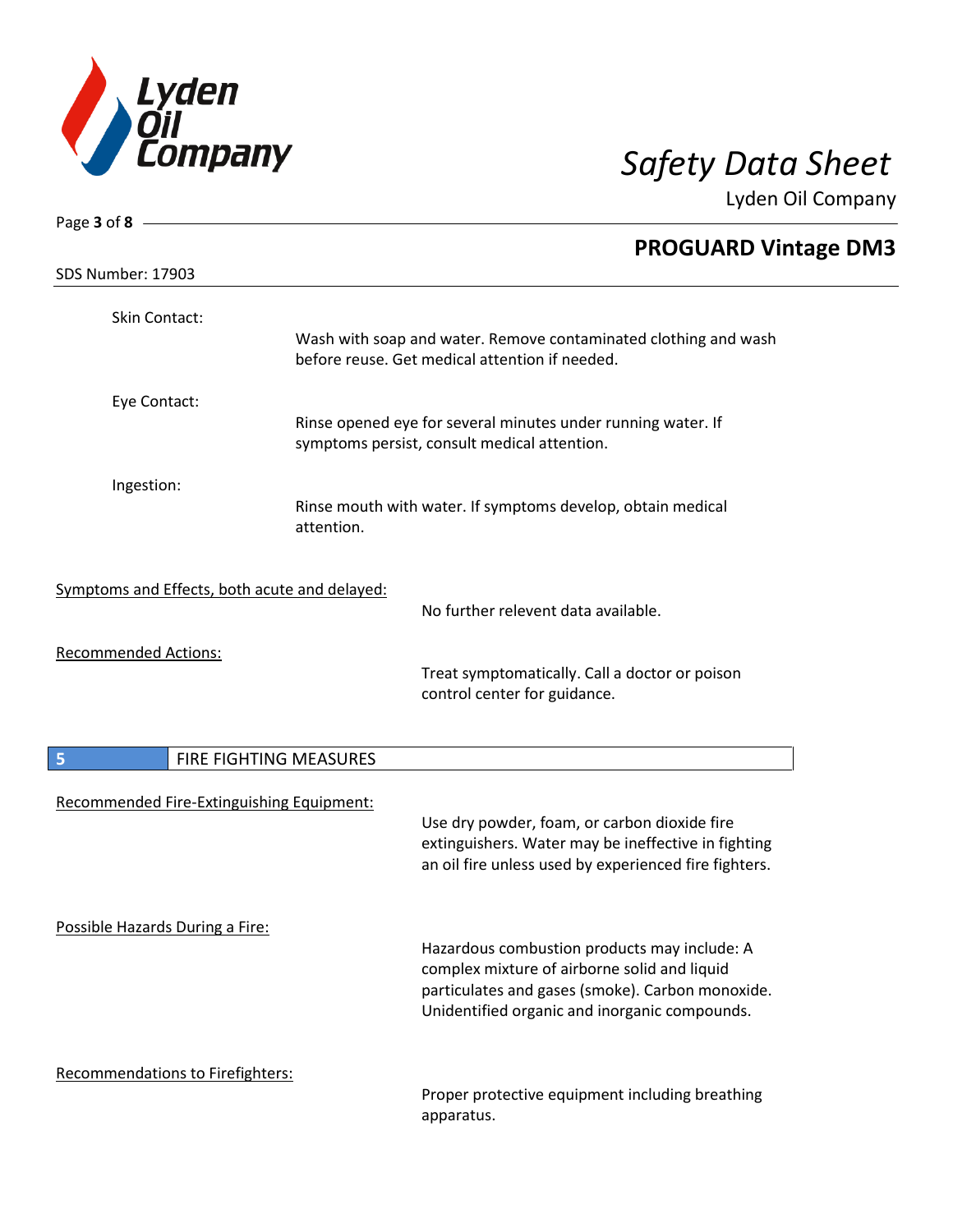

**PROGUARD Vintage DM3**

Lyden Oil Company

SDS Number: 17903

Page **4** of **8**

| $6\phantom{1}6$                   | <b>ACCIDENTAL RELEASE MEASURES</b>      |                                                                                                                     |
|-----------------------------------|-----------------------------------------|---------------------------------------------------------------------------------------------------------------------|
| <b>Personal Precautions:</b>      |                                         |                                                                                                                     |
|                                   |                                         | Avoid contact with skin, eyes, and clothing.<br>Keep away from sources of ignition.                                 |
| <b>Emergency Procedures:</b>      |                                         | Contain spilled material, collect in suitable and<br>properly labled containers.                                    |
| <b>Environmental Precautions:</b> |                                         |                                                                                                                     |
|                                   |                                         | Do not allow to reach sewage system or any water<br>course.<br>Do not allow to enter ground waters.                 |
| <b>Cleanup Procedures:</b>        |                                         | Pick up excess with inert absorbant material. Treat<br>contaminated absorbent same as spilled product.              |
|                                   | <b>HANDLING AND STORAGE</b>             |                                                                                                                     |
| <b>Handling Precautions:</b>      |                                         |                                                                                                                     |
|                                   |                                         | Handle with care and avoid spillage on the floor.<br>Do not cut, weld, drill, grind, braze, or solder<br>container. |
| <b>Storage Requirements:</b>      |                                         |                                                                                                                     |
|                                   |                                         | Keep container tightly sealed.<br>Keep away from sources of ignition.                                               |
| 8                                 | EXPOSURE CONTROLS / PERSONAL PROTECTION |                                                                                                                     |

## Exposure Limits:

-64742-65-0 Distillates (petroleum), solvent-dewaxed heavy paraffinic (>90%):

ACGIH TLV - Long-term value: 5mg/m<sup>3</sup> OSHA PEL - Long-term value: 5mg/m<sup>3</sup>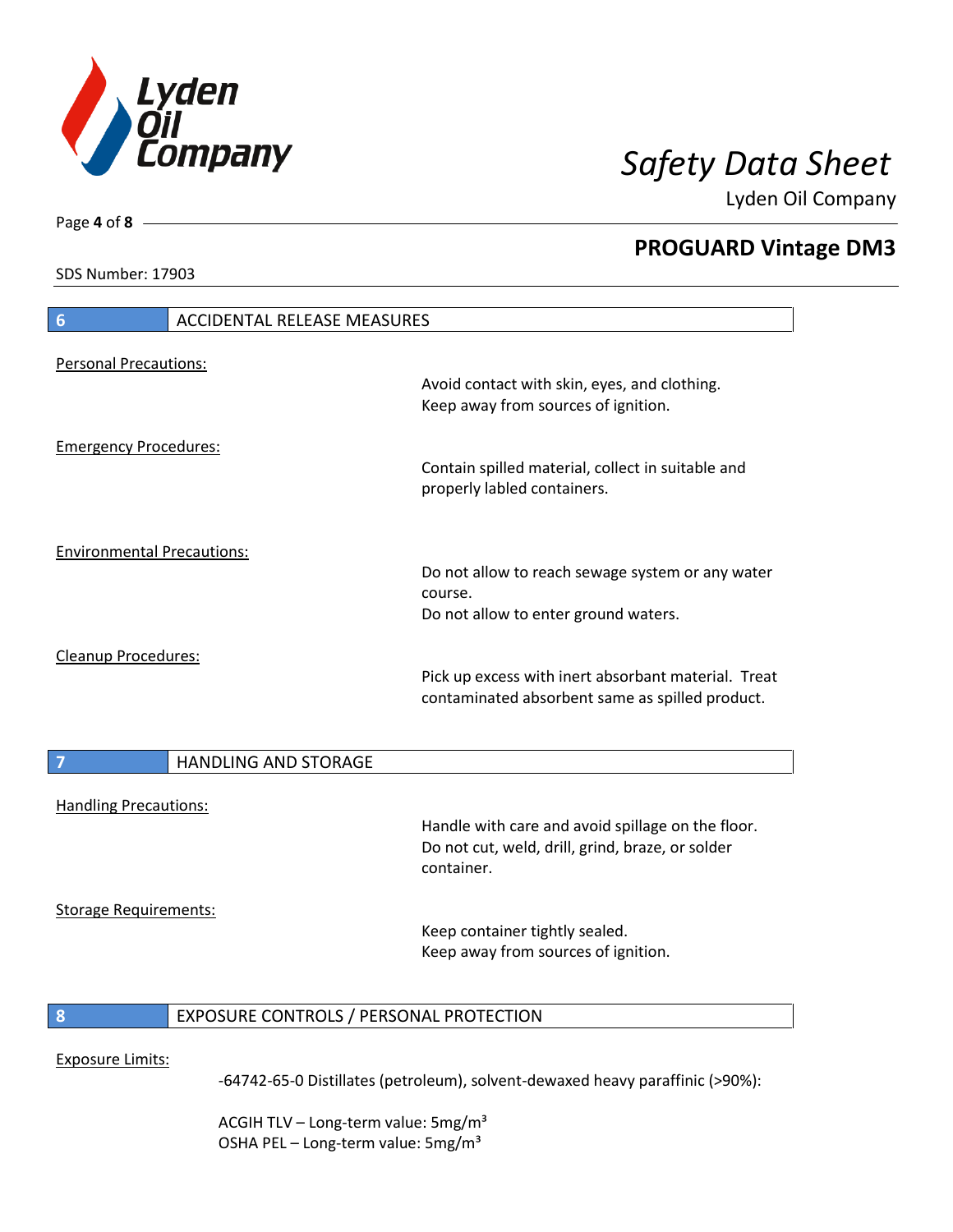

Page **5** of **8**

# **PROGUARD Vintage DM3**

Lyden Oil Company

SDS Number: 17903

Engineering Controls:

All ventilation should be designed in accordance with OSHA standard (29 CFR 1910.94).

Personal Protective Equipment:

Wash hands before breaks and at the end of work. Use safety glasses and gloves.

## **9** PHYSICAL AND CHEMICAL PROPERTIES

| Color:                        | Red                                        |
|-------------------------------|--------------------------------------------|
| <b>Physical State:</b>        | Liquid                                     |
| Odor:                         | Data not available                         |
| Odor Threshold:               | Data not available                         |
| pH:                           | Data not available                         |
| <b>Melting Point:</b>         | -40°F                                      |
| <b>Boiling Point:</b>         | Data not available                         |
| <b>Boiling Range:</b>         | Data not available                         |
| Flash Point:                  | $204.4^{\circ}$ C                          |
| <b>Evaporation Rate:</b>      | Data not available                         |
| Flammability:                 | Data not available                         |
| Flammability Limits:          | Data not available                         |
| Vapor Pressure:               | Data not available                         |
| Vapor Density:                | Data not available                         |
| <b>Relative Density:</b>      | $0.872$ (where water = 1)                  |
| Solubilities:                 | Insoluble in water                         |
| <b>Partition Coefficient:</b> | Data not available                         |
| Auto-Ignition Temperature:    | Data not available                         |
| Decomposition Temperature:    | Data not available                         |
| Viscosity:                    | 7 mm <sup>2</sup> /sec (kinematic at 40°C) |

## **10** STABILITY AND REACTIVITY

Stability:

Stable under normal conditions.

Reactivity:

Not reactive under normal conditions.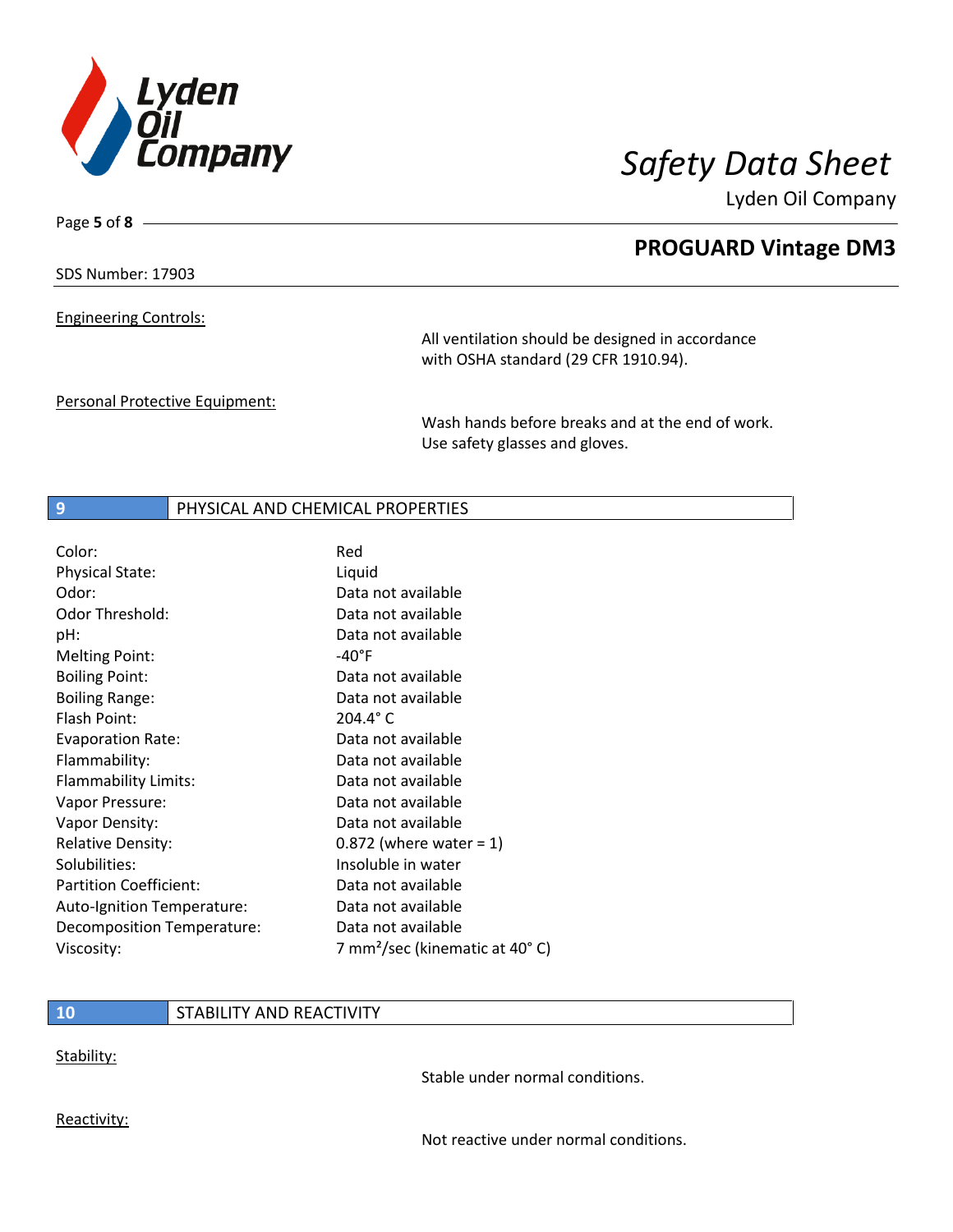

Page **6** of **8**

Lyden Oil Company

|                                |                                  | <b>PROGUARD Vintage DM3</b>                                      |
|--------------------------------|----------------------------------|------------------------------------------------------------------|
| <b>SDS Number: 17903</b>       |                                  |                                                                  |
| <b>Conditions to Avoid:</b>    |                                  |                                                                  |
|                                |                                  | Extreme temperature, sparks, open flame, and<br>direct sunlight. |
| <b>Hazardous Reactions:</b>    |                                  |                                                                  |
|                                |                                  | No known hazardous reactions.                                    |
| <b>Incompatible Materials:</b> |                                  |                                                                  |
|                                |                                  | No further relevant information available.                       |
|                                | <b>Decomposition Products:</b>   |                                                                  |
|                                |                                  | Hazardous decomposition products are not<br>expected to form.    |
|                                |                                  |                                                                  |
| 11                             | <b>TOXICOLOGICAL INFORMATION</b> |                                                                  |
| Routes of Exposure:            |                                  |                                                                  |
|                                |                                  | Skin and eve contact are the primary routes of                   |

Exposure Effects:

Measures of Toxicity:

Carcinogenic/Mutagenic Precautions:

nd eye contact are the primary routes o exposure although exposure may occur following accidental ingestion.

Repeated skin contact may cause dermatitis or an oil acne.

No test data available.

Non-carcinogenic and not expected to be mutagentic.

I

**12** ECOLOGICAL INFORMATION

Ecological Precautions:

Avoid exposing to the environment.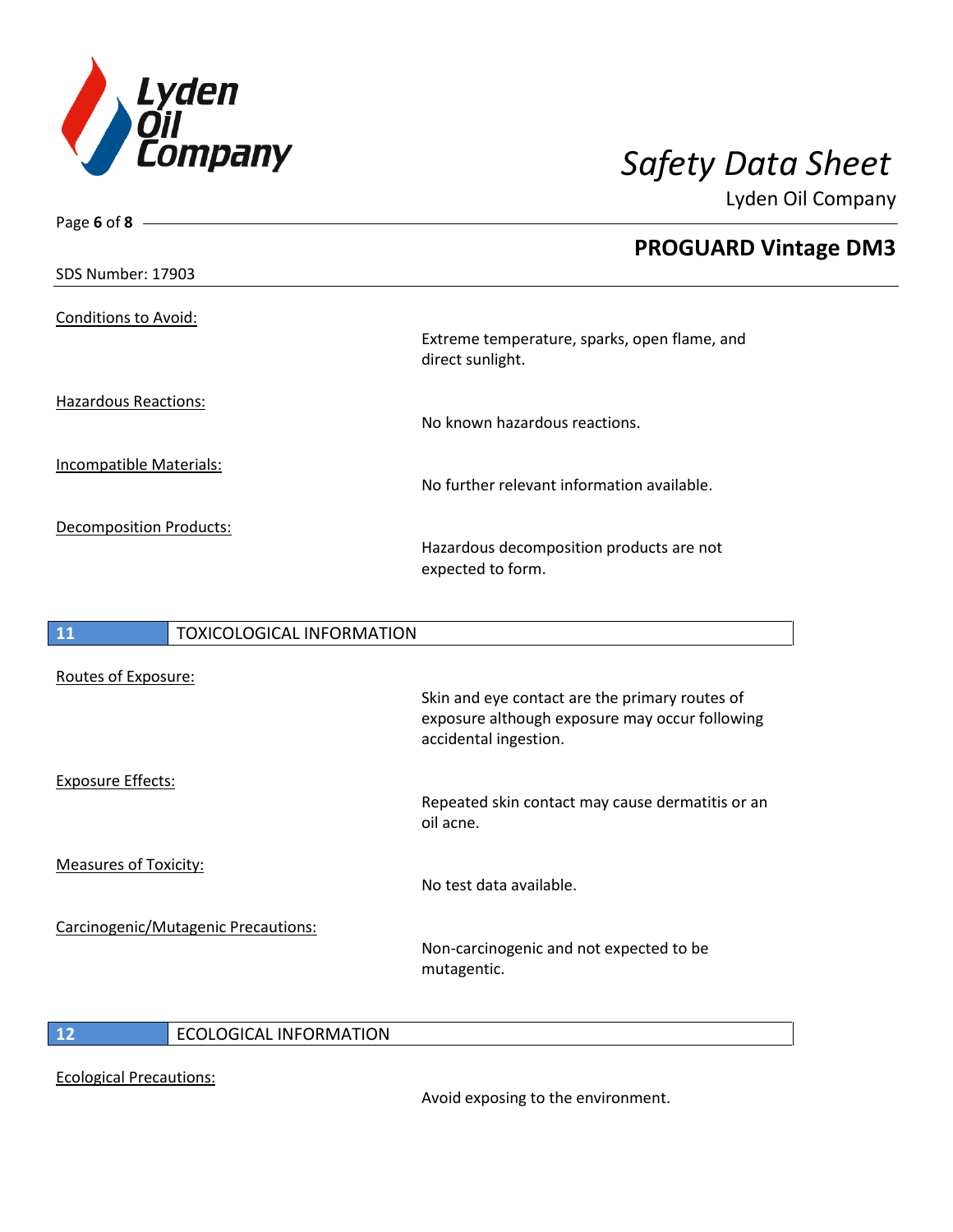

**PROGUARD Vintage DM3**

Lyden Oil Company

SDS Number: 17903

Page **7** of **8**

## Ecological Effects:

No specific environmental or aquatic data available.

| 13                                                                                                | DISPOSAL CONSIDERATIONS                                                              |                                                                                             |
|---------------------------------------------------------------------------------------------------|--------------------------------------------------------------------------------------|---------------------------------------------------------------------------------------------|
| Disposal Methods:                                                                                 |                                                                                      | Dispose of waste material in accordance with all<br>local, state, and federal requirements. |
| Disposal Containers:                                                                              |                                                                                      | Use properly approved container for disposal.                                               |
| <b>Special Precautions:</b>                                                                       |                                                                                      | Do not flush to surface waters or drains.                                                   |
| 14                                                                                                | <b>TRANSPORT INFORMATION</b>                                                         |                                                                                             |
| <b>UN Number:</b><br><b>UN Shipping Name:</b><br><b>Transport Hazard Class:</b><br>Packing Group: | Data not available<br>Data not available<br>Data not available<br>Data not available |                                                                                             |
| <b>Environmental Hazards:</b>                                                                     |                                                                                      | Data not available                                                                          |
| <b>Bulk Transport Guidance:</b>                                                                   |                                                                                      | Data not available                                                                          |
| <b>Special Precautions:</b>                                                                       |                                                                                      | Not regulated by DOT.                                                                       |

**15** REGULATORY INFORMATION

This material and all of its components are listed on the Inventory of Existing Chemical Substances under the Toxic Substances Control Act.